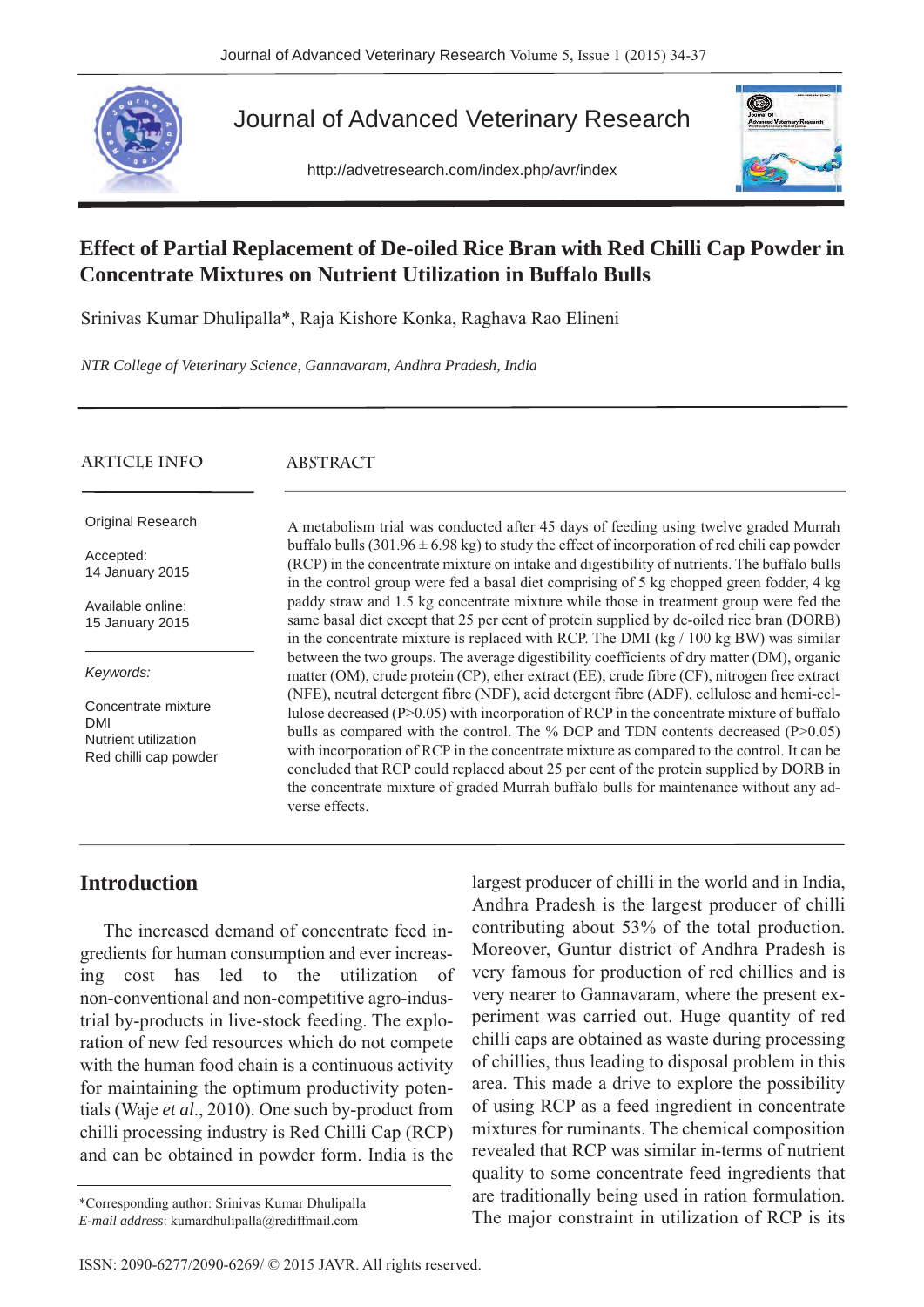poor palatability and unusual odour. Further, no established data is available regarding use of RCP in rations for ruminants. Hence, an attempt has been made to study the effect of incorporation of RCP in concentrate feed at minimum level on intake and nutrient utilization in buffalo bulls.

#### **Materials and methods**

Twelve graded Murrah buffalo bulls (301.96± 6.98 kg; 6 yrs) were randomly divided into two equal groups of six animals each (Control and treatment group). Red chilli cap powder was procured from Chilli processing industry, Rythu Mithra Group, Guntur district of Andhra Pradesh. RCP was incorporated at a level of 25 % of protein supplied by the de-oiled rice bran (DORB) in the concentrate mixture. During the trial, buffalo bulls in the control group were fed a basal diet comprising of 5 kg chopped green fodder, 4 kg paddy straw and 1.5 kg concentrate mixture to meet the nutrient requirements for maintenance (ICAR, 1998). In the treatment group, the buffalo bulls were fed the same basal diet while the protein content supplied through DORB in the concentrate mixture was replaced at 25 per cent by incorporating red chilli cap powder (RCP). The ingredient composition of concentrate mixtures prepared with and without RCP and fed to buffalo bulls during the trial period were presented in Table 1.

Table 1. Ingredient composition of concentrate mixtures prepared with and without RCP and fed to buffalo bulls during the trial period.

| Ingredient      | Control | Treatment |
|-----------------|---------|-----------|
| Maize           |         |           |
| <b>DORB</b>     | 13      | 32        |
| RCP             |         | 11        |
| Cottonseed cake | 15      | 15        |
| Urea            |         |           |
| Mineral mixture |         |           |
| Salt            |         |           |
| Total           | 100     | 100       |

Initially the animals in both groups were adapted to respective diets for a period of 45 days as it takes little more time to get adapted for RCP because of its pungent odour and poor palatability. After the adaptation period, 6 days metabolism trial was conducted by shifting the animals to metabolism stalls 2 days prior to collection period for

adaptation. Body weights were recorded for two consecutive days prior to start and after the metabolism trial and the mean was taken as the actual body weight. The amount of feed offered, faeces and urine voided were recorded and the representative samples were collected and pooled during the collection period. The samples of feed offered and faeces voided were analyzed for proximate constituents (AOAC, 2000) and fibre fractions (Van Soest *et al*., 1991).

The data was subjected to test of significance as per the procedures suggested by Snedecor and Cochran (1994) using SPSS Version 17.0.

#### **Results**

The chemical composition of green fodder, paddy straw, red chilli cap powder and concentrate mixture fed to buffalo bulls during the trial were presented in Table 2. Chemical analysis revealed that RCP is a moderate source of protein  $(15.1 \%)$ and is similar to DORB (14 %) in its crude protein content and also in terms of other nutrients. Hence, this made a drive to replace a part of protein supplied by DORB with RCP to get the preliminary idea of level of inclusion of RCP in the concentrate mixture for large ruminants. Further, the chemical analysis revealed that RCP incorporated concentrate mixture contained higher OM, CP, EE, NFE, cellulose and hemi-cellulose and lower CF, TA, NDF and ADF content as compared to the control group concentrate mixture.

The DM intakes in control and treatment groups were 2.17 and 2.06, respectively. The digestibility (%) of DM, OM, CP, EE, CF, NFE, NDF, ADF, hemi-cellulose and cellulose were marginally lower (P>0.05) in buffalo bulls fed RCP incorporated concentrate mixture as compared to the control group.(Table 3). The % DCP (3.52 vs. 3.44) and TDN (55.22 vs. 54.42) contents were marginally lower in the treatment group as compared to the control. The DCP and TDN intakes  $(g / kg W^{0.75})$ in control and treatment groups were 0.22, 3.47 and 0.21, 3.42, respectively.

#### **Discussion**

The daily dry matter intake (DMI), nutrient digestibility and plane of nutrition of both the control and treatment groups were presented in Table 3.

There is no significant difference in DMI of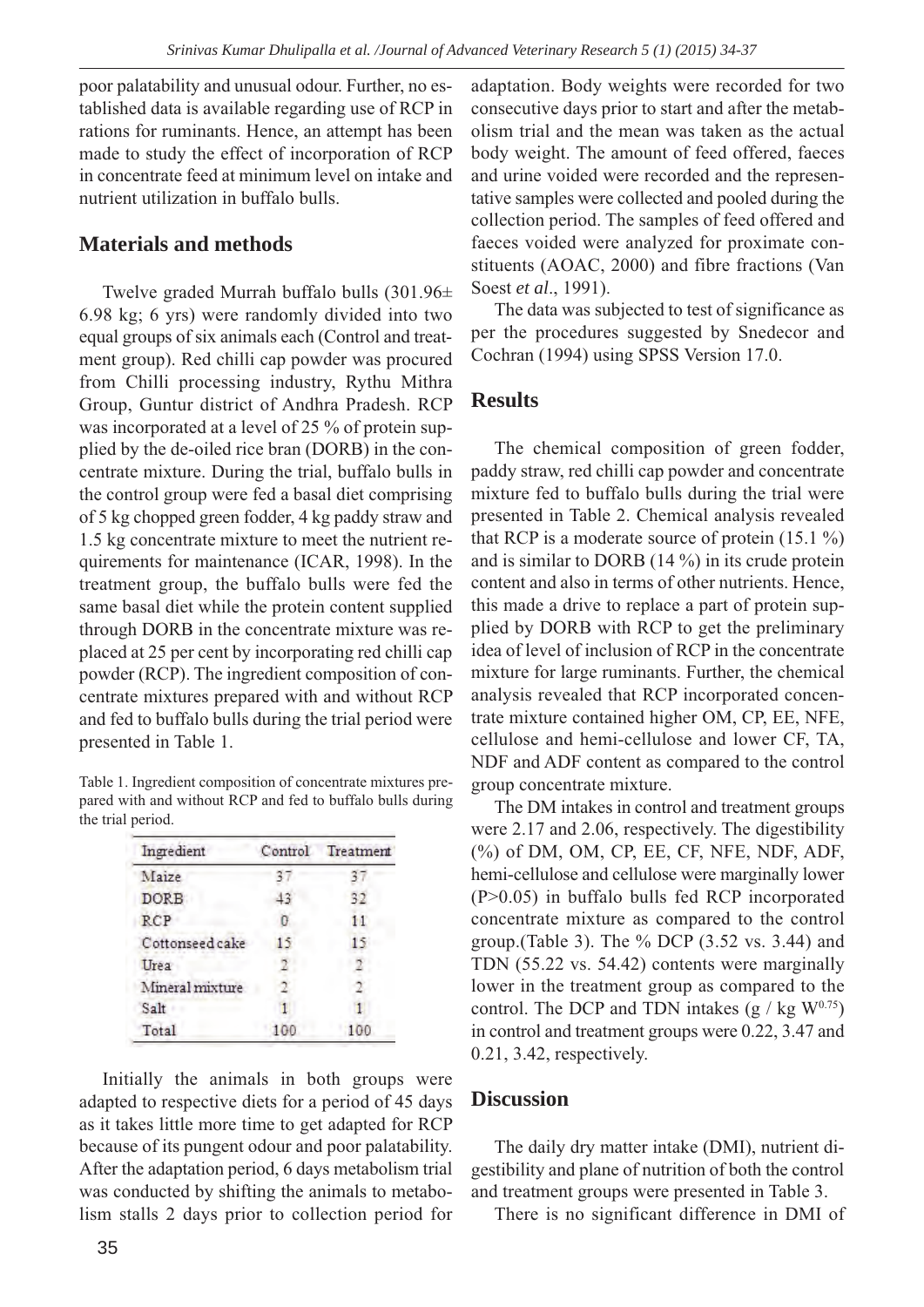| Nutrient       | Green<br>Fodder | Paddy<br>Straw | Red chilli cap<br>powder<br>(RCP) | Concentrate<br>Mixture | Concentrate Mixture<br>(RCP) |
|----------------|-----------------|----------------|-----------------------------------|------------------------|------------------------------|
| DM             | 17.1            | 90             | 94.26                             | 89.1                   | 88.4                         |
| OM             | 88.4            | 87.5           | 84.33                             | 91.3                   | 92.5                         |
| CP             | 8.4             | 3.4            | 15.10                             | 18.7                   | 19.0                         |
| EE             | 2.5             | 1.5            | 3.25                              | 0.95                   | 1.2                          |
| CF             | 28.7            | 32.2           | 31.84                             | 11.8                   | 10.9                         |
| NFE            | 48.8            | 50.4           | 34.14                             | 59.85                  | 60.4                         |
| TA             | 11.6            | 12.5           | 15.67                             | 8.7                    | 8.5                          |
| NDF            | 64.5            | 74.5           | 61.94                             | 52.9                   | 50.9                         |
| ADF            | 38.3            | 46.6           | 40.40                             | 34.2                   | 31.4                         |
| Hemi-cellulose | 26.2            | 28.1           | 21.54                             | 18.7                   | 19.5                         |
| Cellulose      | 34.5            | 38.1           | 33.58                             | 11.6                   | 12.01                        |
| ADL            | 6.5             | 8.9            | 3.4                               | 10.9                   | 8.3                          |

Table 2. Chemical composition (on % DMB except for DM) of green fodder, paddy straw, concentrate mixture and red chilli cap powder fed to buffalo bulls.

DCP: Digestible crude protein; TDN: Total digestible nutrients

Table 3. Effect of incorporation of red chilli cap (RCP) powder in concentrate mixture on intake, digestibility of nutrients and plane of nutrition in buffalo bulls.

| Particulars                                  | Control Group | <b>Treatment Group</b> | SEM   |
|----------------------------------------------|---------------|------------------------|-------|
| Dry matter intake NS                         |               |                        |       |
| Kg 100 Kg BW                                 | 2.13          | 2.06                   | 0.05  |
| g kg W <sup>375</sup>                        | 88.16         | 86.02                  | 1.56  |
| Digestibility of nutrients (%) <sup>NS</sup> |               |                        |       |
| Dry Matter                                   | 54.04         | 52.23                  | 0.63  |
| Organic Matter                               | 62.06         | 60.78                  | 0.53  |
| Crude Protein                                | 45.08         | 44.07                  | 0.64  |
| <b>Etherextract</b>                          | 49.97         | 47.52                  | 0.74  |
| Crude Fibre                                  | 52.07         | 50.92                  | 0.57  |
| Nitrogen Free Extract                        | 69.18         | 68.18                  | 0.47  |
| Neutral detergent Fibre                      | 50.03         | 48.95                  | 0.75  |
| Acid detergent Fibre                         | 49.35         | 48.48                  | 0.75  |
| Hemi-cellulose                               | 52.85         | 49.92                  | 0.82. |
| Cellulose                                    | 59.45         | 57.67                  | 0.65  |
| Nutrient intake (g) Kg W <sup>0.75</sup> )NS |               |                        |       |
| DCP intake                                   | 0.22          | 0.21                   | 0.09  |
| TDN intake                                   | 3,47          | 3.42                   | 0.99  |
| Plane of nutrition NS                        |               |                        |       |
| DCP(° <sub>0</sub> )                         | 3.52          | 3.44                   | 0.05  |
| TDN(° <sub>0</sub> )                         | 55.22         | 54.42                  | 0.33  |

Values in same row with no superscripts did not differ significantly  $(P > 0.05)$ 

DCP: Digestible crude protein; TDN: Total digestible nutrients